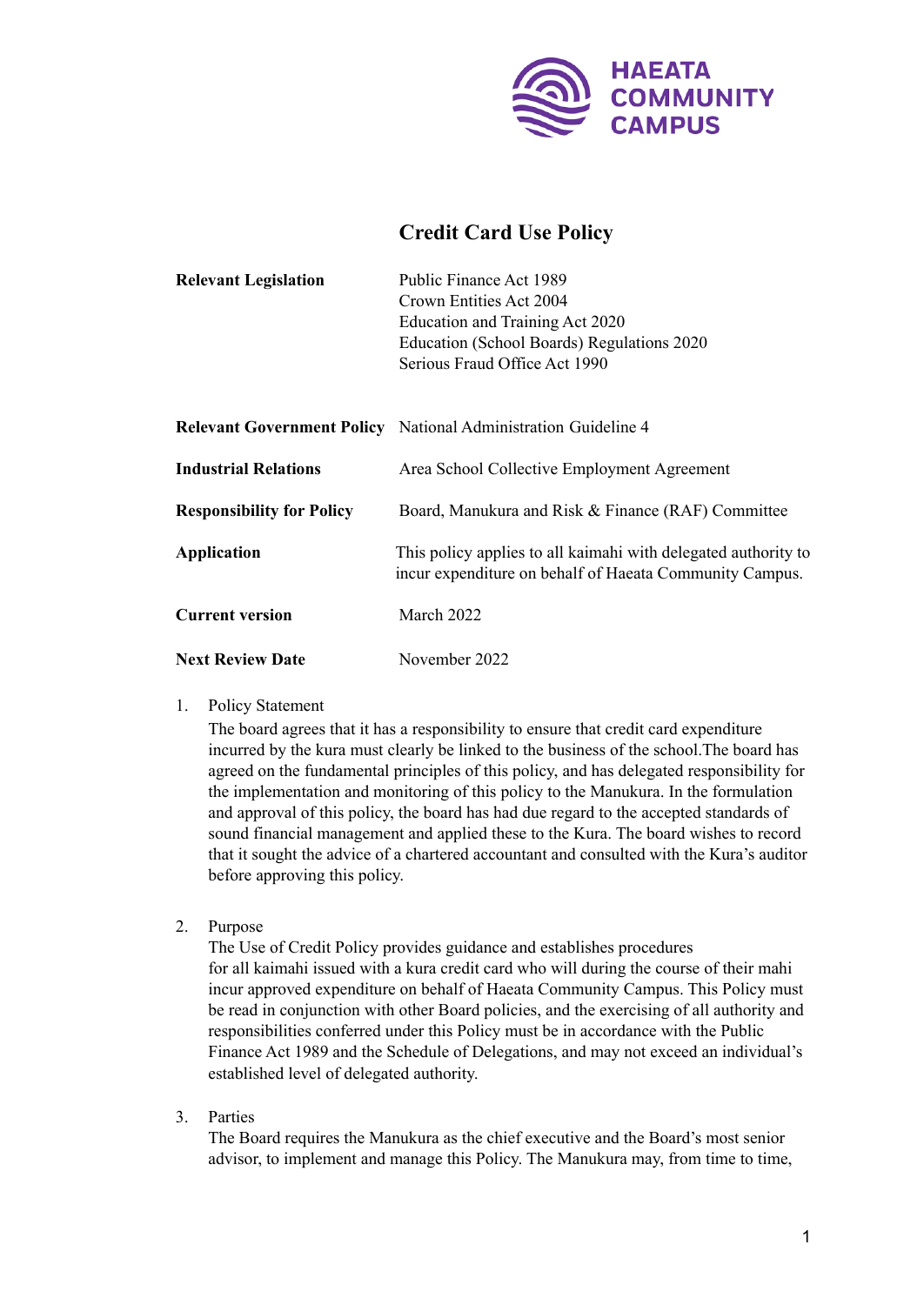further delegate some of their responsibilities, and all such delegations must be approved by the Board and attached as appendices to this Policy.

4. Process for the Issue of Credit Cards

Credit cards should only be issued to kaimahi after being authorised by the board. A register of current cardholders must be maintained. The limits set for credit card use should not exceed the overall financial delegation of the cardholder, as set out in the Schedule of Delegations. Any variations require board approval. Prior to the card being issued, the recipient must be given a copy of this policy and be required to sign it off to signify that they have read and understood it. No kaimahi should be issued a credit card if they have ever been adjudged bankrupt.

5. Credit Card Usage

The credit card is not to be used for any personal expenditure. In the event that a credit card is used for personal expenditure immediate repayment of that expenditure is required. The credit card will only be used for:

- payment of actual and reasonable travel, accommodation and meal expenses incurred on school business, or
- purchase of goods or services within delegated authority

The cardholder must ensure all transactions are evidenced by supporting documentation for each transaction. If the transaction is greater than \$50 including GST a detailed tax invoice is required. If the transaction is less than \$50 including GST then a tax invoice or receipt is sufficient. All transactions should have adequate description of the business purpose and reason for the expenditure. The credit card statement should be certified by the cardholder as evidence of the validity of expenditure. Authorisation for the expenditure by the Manukura Tuarua/Associate Principal, Kaihautū Whakaako/Deputy Principal, and Assistant Principal. The Manukura's expenditure should be authorised by the Board's Presiding Member. Cardholders are not allowed to approve their own expenditure. All purchases should be reconciled and accounted for within five working days of receiving a credit card statement.

6. Cash Advances

Cash advances are not permitted except in an emergency or when a card holder is travelling internationally and there is a need. Cash advances are limited to \$100.00. Where cash advances are taken, the cardholder must provide a full reconciliation, with receipts, of how the cash was used. Any unspent monies must be returned to the school.

7. Discretionary Benefits

Any benefits of the credit card, such as a membership awards programme are only to be used for the benefit of the school. They should not be redeemed for personal use.

8. Cardholder Responsibilities

The cardholder is responsible for ensuring the credit card and pin are kept secure and not given to or accessed by any other person under any circumstances. The credit card shall only be used for authorised purchases as per the delegations. Card Holders shall retain all supporting documentation of purchases and make these available to the Manukura if required. A full reconciliation of transactions shall be provided within five working days of receiving a credit card statement. The card holder must scrutinise all transactions and identify any unusual or disputed spending, making this known to the